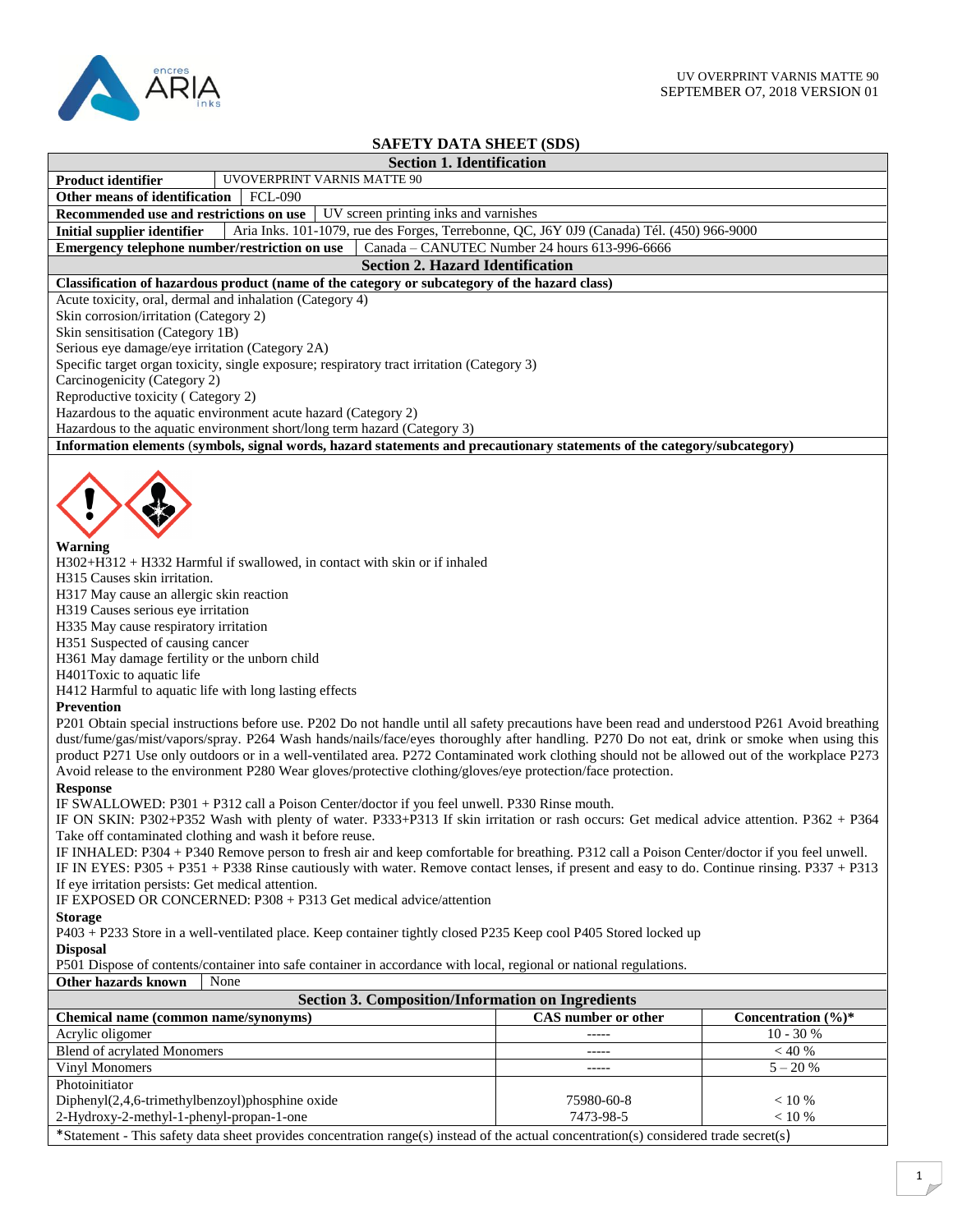

|                                                                                                                                                  | <b>Section 4. First-Aid Measures</b>                                                                                                                                                                                                                                                                    |  |
|--------------------------------------------------------------------------------------------------------------------------------------------------|---------------------------------------------------------------------------------------------------------------------------------------------------------------------------------------------------------------------------------------------------------------------------------------------------------|--|
| <b>Inhalation</b>                                                                                                                                | IF INHALED: If overexposure remove person to fresh air and keep comfortable for breathing. If not breathing, give artificial                                                                                                                                                                            |  |
|                                                                                                                                                  | respiration or give oxygen by trained personnel. If symptoms persist, seek medical attention.                                                                                                                                                                                                           |  |
| <b>Ingestion</b>                                                                                                                                 | IF SWALLOWED: Immediately call a doctor. Do NOT induce vomiting. Prevent aspiration of vomit. Rinse mouth thoroughly                                                                                                                                                                                    |  |
|                                                                                                                                                  | with water. Never give anything by mouth to an unconscious person.                                                                                                                                                                                                                                      |  |
| Skin contact                                                                                                                                     | IF ON SKIN: Remove contaminated clothing, wash immediately with soap and water (20 - 30 minutes). If skin irritation                                                                                                                                                                                    |  |
|                                                                                                                                                  | occurs: Get medical attention. Wash contaminated clothing before reuse. Discard or decontaminate footwear before reuse.                                                                                                                                                                                 |  |
| Eye contact                                                                                                                                      | IF IN EYES, Rinse cautiously with water for several minutes (20 - 30 minutes). Remove contact lenses, if present and easy to                                                                                                                                                                            |  |
|                                                                                                                                                  | do. Continue rinsing. If eye irritation persists: Get medical attention.                                                                                                                                                                                                                                |  |
|                                                                                                                                                  | Most important symptoms and effects (acute or delayed)<br>Harmful if swallowed, in contact with skin or if inhaled. Causes skin irritation.                                                                                                                                                             |  |
|                                                                                                                                                  | May cause an allergic skin reaction. Causes serious eye irritation. May cause                                                                                                                                                                                                                           |  |
|                                                                                                                                                  | respiratory irritation. Suspected of causing cancer. May damage fertility or the                                                                                                                                                                                                                        |  |
|                                                                                                                                                  | unborn child.                                                                                                                                                                                                                                                                                           |  |
|                                                                                                                                                  | In all cases, call a doctor. Do not forget this document.<br>Indication of immediate medical attention/special treatment                                                                                                                                                                                |  |
|                                                                                                                                                  | <b>Section 5. Fire-Fighting Measures</b>                                                                                                                                                                                                                                                                |  |
|                                                                                                                                                  | Specific hazards of the hazardous product (hazardous combustion products)                                                                                                                                                                                                                               |  |
|                                                                                                                                                  | Carbon monoxide and dioxide, nitrogen oxides, acrid fumes and smoke.                                                                                                                                                                                                                                    |  |
|                                                                                                                                                  | Suitable and unsuitable extinguishing media                                                                                                                                                                                                                                                             |  |
|                                                                                                                                                  | In case of fire: Use Carbon dioxide, dry chemical, foam, water spray, water                                                                                                                                                                                                                             |  |
|                                                                                                                                                  | Special protective equipment and precautions for fire-fighters                                                                                                                                                                                                                                          |  |
|                                                                                                                                                  | During a fire, irritating/toxic fumes may be generated. Do not enter fire area without proper protection. Firefighters should wear proper protective                                                                                                                                                    |  |
| equipment as required.                                                                                                                           |                                                                                                                                                                                                                                                                                                         |  |
|                                                                                                                                                  | <b>Section 6. Accidental Release Measures</b>                                                                                                                                                                                                                                                           |  |
|                                                                                                                                                  | Personal precautions, protective equipment and emergency procedures                                                                                                                                                                                                                                     |  |
|                                                                                                                                                  | Evacuate non-emergency personnel. Isolate the area and prevent access. Control source of the leak. Ensure clean-up is conducted by trained                                                                                                                                                              |  |
|                                                                                                                                                  | personnel only. All persons dealing with clean-up should wear the appropriate protective equipment (See Section 8). Prevent the spill spread into                                                                                                                                                       |  |
|                                                                                                                                                  | drains, sewers, water supplies, or soil. Eliminate all ignition sources (no smoking, flares, sparks or flames) in immediate area. Take precautionary                                                                                                                                                    |  |
|                                                                                                                                                  | measures against static discharges. All equipment used when handling the product must be grounded. Do not touch or walk through spilled                                                                                                                                                                 |  |
| material.                                                                                                                                        |                                                                                                                                                                                                                                                                                                         |  |
|                                                                                                                                                  | Methods and materials for containment and cleaning up                                                                                                                                                                                                                                                   |  |
|                                                                                                                                                  | Avoid prolonged exposure. Stop leak if you can do it without risk. Spill should be contained with inert material and disposed into suitable retaining                                                                                                                                                   |  |
|                                                                                                                                                  | area. Do not touch or walk through spilled material. Small volumes of liquid may be contained or absorbed into an appropriate absorbent. Keep away<br>from all watercourses. Do not flush down storm or sanitary sewer. Take precautionary measures against static discharges. Dispose of in accordance |  |
|                                                                                                                                                  | with local, provincial and federal regulations.                                                                                                                                                                                                                                                         |  |
|                                                                                                                                                  | <b>Section 7. Handling and Storage</b>                                                                                                                                                                                                                                                                  |  |
| <b>Precautions for safe handling</b>                                                                                                             |                                                                                                                                                                                                                                                                                                         |  |
|                                                                                                                                                  | Obtain special instructions before use. Do not handle until all safety precautions have been read and understood. Avoid breathing                                                                                                                                                                       |  |
|                                                                                                                                                  | dust/fume/gas/mist/vapors/spray. Wash hands/nails/face/eyes thoroughly after handling. Do not eat, drink or smoke when using this product. Use                                                                                                                                                          |  |
|                                                                                                                                                  | only outdoors or in a well ventilated area. Contaminated work clothing should not be allowed out of the workplace. Avoid release to the                                                                                                                                                                 |  |
|                                                                                                                                                  | environment. Wear gloves/protective clothing/gloves/eye protection/face protection                                                                                                                                                                                                                      |  |
|                                                                                                                                                  | Conditions for safe storage, including any incompatibilities                                                                                                                                                                                                                                            |  |
|                                                                                                                                                  | Store in a cool, well-ventilated area. Keep container closed when not in use. Do not handle or store near open flames, heat or other sources of                                                                                                                                                         |  |
|                                                                                                                                                  | ignition. Store away from incompatible materials (Section 10). Inspect all incoming containers to make sure they are properly labeled and not                                                                                                                                                           |  |
|                                                                                                                                                  | damaged. Storage area should be clearly identified, clear of obstruction and accessible only to trained personnel. Inspect periodically for damage                                                                                                                                                      |  |
|                                                                                                                                                  | or leaks. Storage temperature: 15 - 27 °C.                                                                                                                                                                                                                                                              |  |
|                                                                                                                                                  | <b>Section 8. Exposure Controls/Personal Protection</b>                                                                                                                                                                                                                                                 |  |
|                                                                                                                                                  | Control parameters (biological limit values or exposure limit values and source of those values)                                                                                                                                                                                                        |  |
|                                                                                                                                                  | Exposure limits: ACGIH - TLV-TWA Not available                                                                                                                                                                                                                                                          |  |
|                                                                                                                                                  | Appropriate engineering controls                                                                                                                                                                                                                                                                        |  |
|                                                                                                                                                  | Use product in well-ventilated areas. Do not spray the product. Local exhaust ventilation system is recommended to maintain concentrations of                                                                                                                                                           |  |
|                                                                                                                                                  | contaminants below exposure limits. Supply emergency safety/quick-drench shower, eyewash station and washing facilities available in work area                                                                                                                                                          |  |
|                                                                                                                                                  | and near handling area. Where such systems are not effective, wear suitable personal protection equipment which performs satisfactorily and                                                                                                                                                             |  |
| meets recognized standards.                                                                                                                      |                                                                                                                                                                                                                                                                                                         |  |
| Individual protection measures/personal protective equipment                                                                                     |                                                                                                                                                                                                                                                                                                         |  |
| Gloves: Neopren gloves or equivalent; Clothing: use suitable protective clothing to prevent any possibility of skin contact; Respiratory: Not    |                                                                                                                                                                                                                                                                                                         |  |
| required if working area is well ventilated. Use a NIOSH approved respirators if the exposure limits are unknown; Equipment: Safety glasses,     |                                                                                                                                                                                                                                                                                                         |  |
| chemical resistant. Special instructions for protection and hygiene: Wash hands/nails/face thoroughly after handling. Do not eat, drink or smoke |                                                                                                                                                                                                                                                                                                         |  |
|                                                                                                                                                  | when using this product. Practice good personal hygiene after using this material. Remove and wash contaminated work clothing before re-use.                                                                                                                                                            |  |
|                                                                                                                                                  | Educate and train employees in the safe use and handling of this product. Follow all label instructions.                                                                                                                                                                                                |  |
| <b>Section 9. Physical and Chemical Properties</b>                                                                                               |                                                                                                                                                                                                                                                                                                         |  |
|                                                                                                                                                  | Not available<br>Appearance, physical state/colour<br>Liquid<br>Vapour pressure                                                                                                                                                                                                                         |  |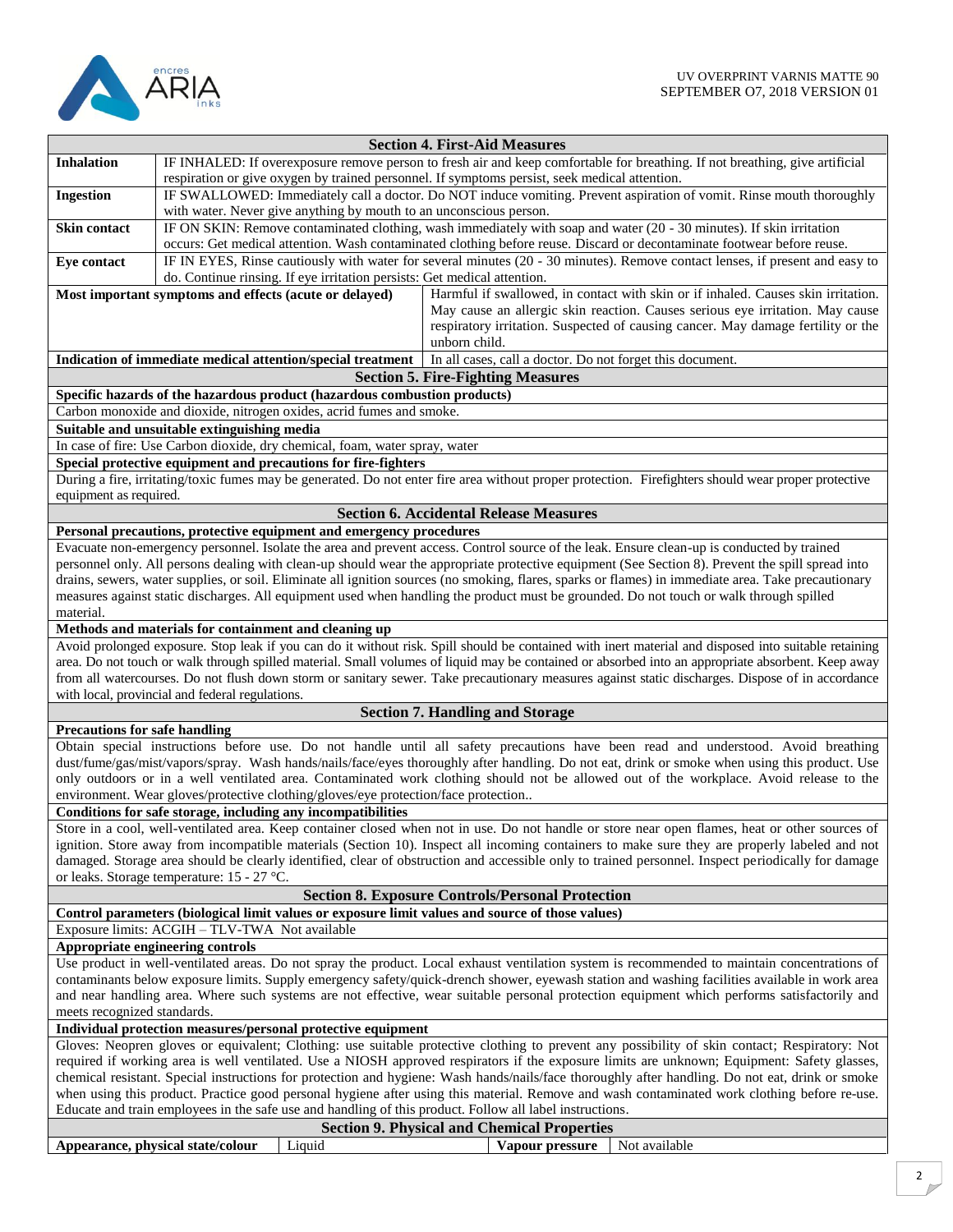

| <b>Odour</b> Slightly acrylic odour                                                                                                                                                                                                                      | Not available<br>Vapour density                                                                      |  |
|----------------------------------------------------------------------------------------------------------------------------------------------------------------------------------------------------------------------------------------------------------|------------------------------------------------------------------------------------------------------|--|
| Not available<br><b>Odour threshold</b>                                                                                                                                                                                                                  | <b>Relative density</b><br>Not available                                                             |  |
| Not applicable<br><b>DH</b>                                                                                                                                                                                                                              | <b>Solubility</b><br>Insoluble                                                                       |  |
| Melting/freezing point<br>Not available                                                                                                                                                                                                                  | Partition coefficient - n-octanol/water<br>Not available                                             |  |
| Initial boiling point/range<br>Not available                                                                                                                                                                                                             | <b>Auto-ignition temperature</b><br>Not available                                                    |  |
| <b>Flash point</b><br>$>100\,^{\circ}$ C (212 $^{\circ}$ F)                                                                                                                                                                                              | <b>Decomposition temperature</b><br>Not available                                                    |  |
| <b>Evaporation rate</b><br>Not available                                                                                                                                                                                                                 | Viscosity Not available                                                                              |  |
| Flammability (solids and gases)<br>Not available                                                                                                                                                                                                         | <b>VOC</b><br>Not available                                                                          |  |
| Not available<br>Upper and lower flammability/explosive limits                                                                                                                                                                                           | None known<br>Other                                                                                  |  |
|                                                                                                                                                                                                                                                          |                                                                                                      |  |
| <b>Section 10. Stability and Reactivity</b>                                                                                                                                                                                                              |                                                                                                      |  |
| Reactivity                                                                                                                                                                                                                                               |                                                                                                      |  |
| Stable under normal conditions.                                                                                                                                                                                                                          |                                                                                                      |  |
| <b>Chemical stability</b>                                                                                                                                                                                                                                |                                                                                                      |  |
| Yes, Stable under the recommended storage and handling conditions prescribed.                                                                                                                                                                            |                                                                                                      |  |
| <b>Possibility of hazardous reactions</b>                                                                                                                                                                                                                |                                                                                                      |  |
| Non under normal conditions of storage and use.                                                                                                                                                                                                          |                                                                                                      |  |
| Conditions to avoid (static discharge, shock or vibration)                                                                                                                                                                                               |                                                                                                      |  |
| Heat and sun light; the product must be stored in a dry and dark area; the temperature must not exceed 27 deg. C.                                                                                                                                        |                                                                                                      |  |
| <b>Incompatible materials</b>                                                                                                                                                                                                                            |                                                                                                      |  |
| Avoid contact with strong oxidizing agents, peroxides or other polymerisation initiators, strong acid or bases, metallic powders or pigments.                                                                                                            |                                                                                                      |  |
| <b>Hazardous decomposition products</b>                                                                                                                                                                                                                  |                                                                                                      |  |
| Carbon mono and dioxide, nitrogen oxides, other toxic fumes.                                                                                                                                                                                             |                                                                                                      |  |
| <b>Section 11. Toxicological Information</b>                                                                                                                                                                                                             |                                                                                                      |  |
| Information on the likely routes of exposure (inhalation, ingestion, skin and eye contact)                                                                                                                                                               |                                                                                                      |  |
| Harmful if swallowed, in contact with skin or if inhaled. Causes skin irritation. May cause an allergic skin reaction. Causes serious eye irritation.                                                                                                    |                                                                                                      |  |
| May cause respiratory irritation. Suspected of causing cancer. May damage fertility or the unborn child.                                                                                                                                                 |                                                                                                      |  |
| Symptoms related to the physical, chemical and toxicological characteristics                                                                                                                                                                             |                                                                                                      |  |
| No specific information available.                                                                                                                                                                                                                       |                                                                                                      |  |
| Delayed and immediate effects (chronic effects from short-term and long-term exposure)                                                                                                                                                                   |                                                                                                      |  |
| Skin Sensitization - May cause allergic skin reaction. Respiratory Sensitization - May cause severe respiratory system irritation;                                                                                                                       |                                                                                                      |  |
|                                                                                                                                                                                                                                                          |                                                                                                      |  |
| Germ Cell Mutagenicity - Not available; Carcinogenicity - Not available; Reproductive Toxicity - Not available;<br>Specific Target Organ Toxicity — Single Exposure - Not available; Specific Target Organ Toxicity — Repeated Exposure - Not available; |                                                                                                      |  |
| Aspiration Hazard - May cause respiratory sensitization with asthma like symptoms in susceptible individuals; Health Hazards Not Otherwise                                                                                                               |                                                                                                      |  |
| Classified - No data available.                                                                                                                                                                                                                          |                                                                                                      |  |
| Numerical measures of toxicity (ATE; $LD_{50}$ & $LC_{50}$ )                                                                                                                                                                                             |                                                                                                      |  |
| Acrylic Oligomer LD <sub>50</sub> Oral ->2000 mg/kg; LD <sub>50</sub> Dermal - Rabbit >2000 mg/kg; LC <sub>50</sub> Inhalation > 5 mg/l (Dust/mist); CAS 75980-60-8 LD <sub>50</sub>                                                                     |                                                                                                      |  |
|                                                                                                                                                                                                                                                          |                                                                                                      |  |
| Oral – Rat 5000 mg/kg; LD <sub>50</sub> Dermal – Rat 2000 mg/kg; LC <sub>50</sub> Inhalation – Not data <sup>3</sup> ; CAS 7473-98-5 LD <sub>50</sub> Oral – Rat 1694 mg/kg; LD <sub>50</sub> Dermal                                                     |                                                                                                      |  |
| $-$ Rat 6929 mg/kg; LC <sub>50</sub> Inhalation $-$ Not data; ATE not available in this document.                                                                                                                                                        |                                                                                                      |  |
| <b>Section 12. Ecological Information</b>                                                                                                                                                                                                                |                                                                                                      |  |
| Ecotoxicity (aquatic and terrestrial information)                                                                                                                                                                                                        |                                                                                                      |  |
| Fish toxicity Acrylic Oligomer LC50 4,6 to 10 mg/l (Leuciscus idus - 96h); CAS: 75980-60-8: LC50: ~ 6.53 mg/L (Oryzias latipes, 48h); CAS:                                                                                                               |                                                                                                      |  |
| 7473-98-5: LC50: 160 mg/L (Leuciscus idus (Golden orfe), 48h)                                                                                                                                                                                            |                                                                                                      |  |
| Invertebrate toxicity Acrylic Oligomer EC50 = 2.6mg/l (Water Flea (Daphnia magna - 48h); CAS: 75980-60-8: EC50: 3.53 mg/L (48h,                                                                                                                          |                                                                                                      |  |
| Daphnia magna); CAS: 7473-98-5:>119 mg/L (48h, Daphnia magna).                                                                                                                                                                                           |                                                                                                      |  |
| Aquatic plant and Algae toxicity Acrylic Oligomer EC50 1.5 mg/L (Desmodesmus subspicatus 72h); CAS: 7473-98-5: EC50: 1.95 mg/L                                                                                                                           |                                                                                                      |  |
| (Desmodesmus subspicatus 72h)                                                                                                                                                                                                                            |                                                                                                      |  |
| <b>Persistence and degradability</b>                                                                                                                                                                                                                     | CAS: 75980-60-8: Water degradation (%) 70-80: 14 days; CAS: 7473-98-5: Water degradation (%) 90-100: |  |
| 28 days.                                                                                                                                                                                                                                                 |                                                                                                      |  |
| <b>Bioaccumulative potential</b>                                                                                                                                                                                                                         | CAS: 75980-60-8: (BCF: ~22 - 32, Freshwater fish; CAS: 7473-98-5: Bioaccumulation is unlikely.       |  |
| <b>Mobility</b> in soil<br>No data available                                                                                                                                                                                                             |                                                                                                      |  |
| Other adverse effects<br>Harmful to aquatic life with long lasting effects.                                                                                                                                                                              |                                                                                                      |  |
| <b>Section 13. Disposal Considerations</b>                                                                                                                                                                                                               |                                                                                                      |  |
| Information on safe handling for disposal/methods of disposal/contaminated packaging                                                                                                                                                                     |                                                                                                      |  |
| Dispose of contents/container into safe container in accordance with local, regional or national regulations.                                                                                                                                            |                                                                                                      |  |
| <b>Section 14. Transport Information</b>                                                                                                                                                                                                                 |                                                                                                      |  |
| UN number; Proper shipping name; Class(es); Packing group (PG) of the TDG Regulations                                                                                                                                                                    |                                                                                                      |  |
| Non regulated                                                                                                                                                                                                                                            |                                                                                                      |  |
| UN number; Proper shipping name; Class(es); Packing group (PG) of the IMDG (maritime)                                                                                                                                                                    |                                                                                                      |  |
| Non regulated                                                                                                                                                                                                                                            |                                                                                                      |  |
| UN number; Proper shipping name; Class(es); Packing group (PG) of the IATA (air)                                                                                                                                                                         |                                                                                                      |  |
|                                                                                                                                                                                                                                                          |                                                                                                      |  |